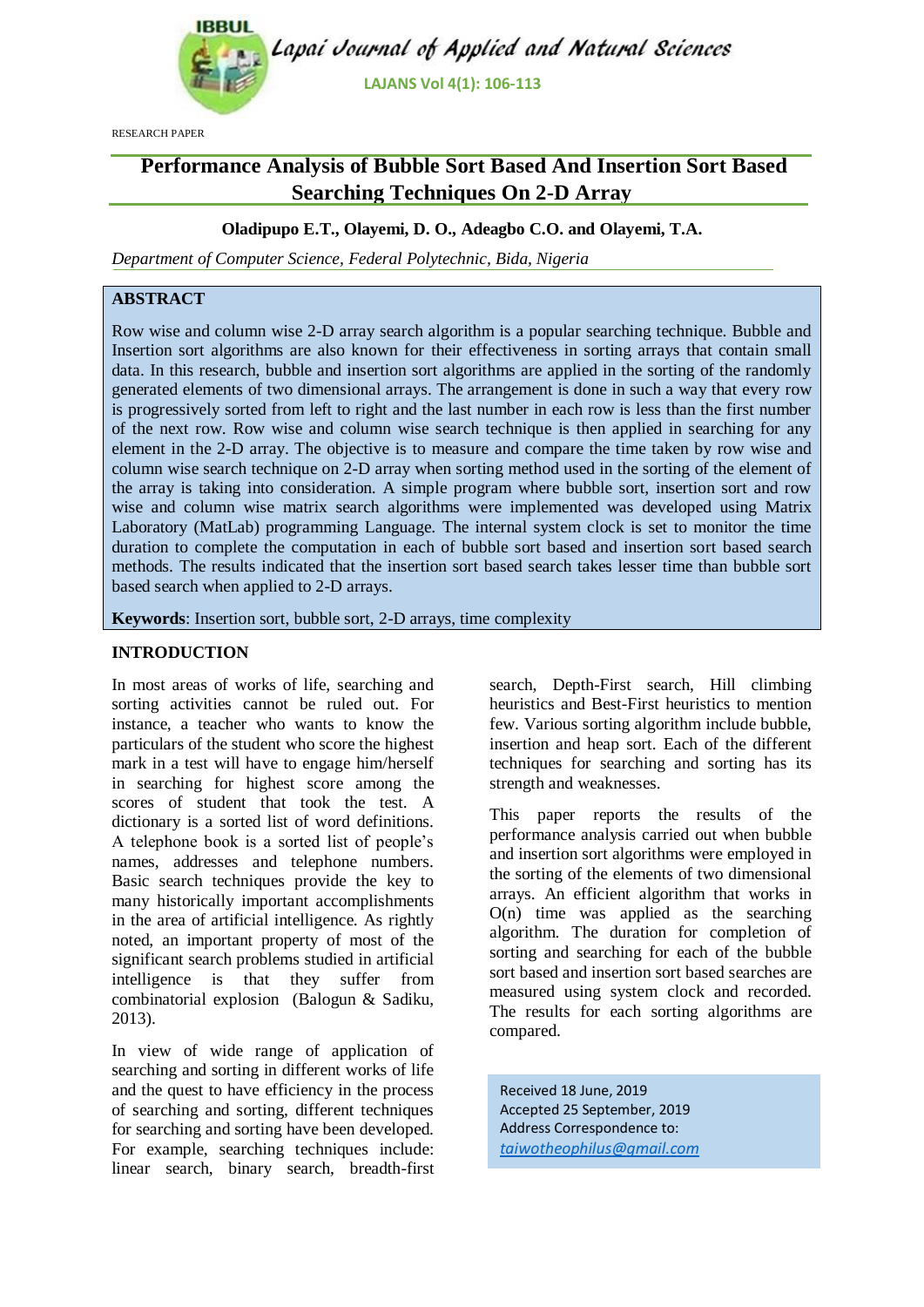Ashima, Meenu, and Swati (2016) observed that if the elements of a two dimensional sorted array is such that every row is progressively sorted from left to right and the last number in each row is less than the first number of the next row, the matrix can be viewed as a sorted one dimensional array. Contrary to the primitive method of searching an item in such a 2-D array which normally cost O(PQ) time for a 2-D with P number of rows and Q number of columns, a 2-D binary search algorithm whose pseudocode is shown below was proposed.

#### 2-D Binary Search Algorithm

2D\_BINARY\_SEARCH (mat, start, end, key,mid)

- 1. SET start = 0, end = rows  $*$  cols-1
- 2. REPEAT
	- a. SET mid= start +  $(end$ start)/2
	- b. SET Row  $=$  mid/cols
	- c. SET  $col = mid\% \text{cols}$
	- d. SET value  $=$  mations.coll
	- e. IF value  $==$  key THEN GOTO 3

ELSE

IF value  $>$  key THEN  $SET$  end = mid -1 ELSE SET start =  $mid + 1$ 

END IF

ENDIF UNTIL start  $\leq$  end 3. EXIT.

The algorithm was implemented on 2-D array and the analysis of its time complexity was carried out. It was found out that the time complexity of 2-D Binary Search algorithm is 0(n log n) while the time complexity of linear search algorithm when applied to 2-D array was found to be 0(n\*n). It has been asserted that binary search algorithm is very efficient for sorted data (Francis, 1987). (Balogun & Sadiku, 2013) however, argued that the assertion does not state categorically the method used in accomplishing the sorting in the first instance, it was therefore opined that not all has been said about the efficiency of the binary search algorithm and that there is the need to take into consideration the efficiency of sorting technique employed before the application of binary search algorithm. In an attempt to improve the performance of binary search algorithm (Karthick, 2016) proposed Odd Even Based Binary search Algorithm where, before comparison starts, the nature of the key (odd or even) has to be determined. If the given key is odd only the odd numbers from the list is searched by completely ignoring the list of even number and vice versa. The sorted list is then presented to Odd Even Based Binary Search Algorithm. It was shown that Odd Even Based Binary Search Algorithm provides efficient results by reducing time complexity and minimizing the usage of computer resources when the list contains combination of even and odd numbers. However, if the list contains completely even or odd numbers, the algorithm takes same time as in case of Binary search. Quadratic Search algorithm developed by (Parveen, 2013) was found to be two times faster than the classical Binary search algorithm. The algorithm takes the advantage of the fact that whereas each step of the Binary Search Algorithm divides the block of items being searched in half Quadratic search divides the block of items being searched into 4 parts at each step. Since a set of n items can be divided in half at most  $log<sub>2</sub>$  n times, the running time of a binary search is proportional to log n and can be said to be  $O$  (log<sub>2</sub> n). Since a set of n items can be divided into 4 part at most log n/2 time, the running time of Quadratic search algorithm is proportional to log n/2 and it can be said to be  $O(\log_2 n/2)$ .

Kazim (2017) carried out a machine independent comparative study of sorting algorithms. The running time of the algorithms considered were purely taken as a mathematical entity and so his analysis was done from a generic point of view. Harish (2014) presented a variant of bubble sort algorithm which was found to have a better runtime complexity than its predecessor.

Ahmed & Zirra (2013) carried out machine specific analysis on selection sort and Quick sort algorithms on integer and character arrays by running on CPU and measure time taken to sort both arrays. Quicksort algorithm was found to require shorter time for sorting array of the same size.

The analysis of bubble, gnome and insertion sort algorithms carried out by Jehad (2015) showed that gnome sort algorithm was the quickest one for already sorted data while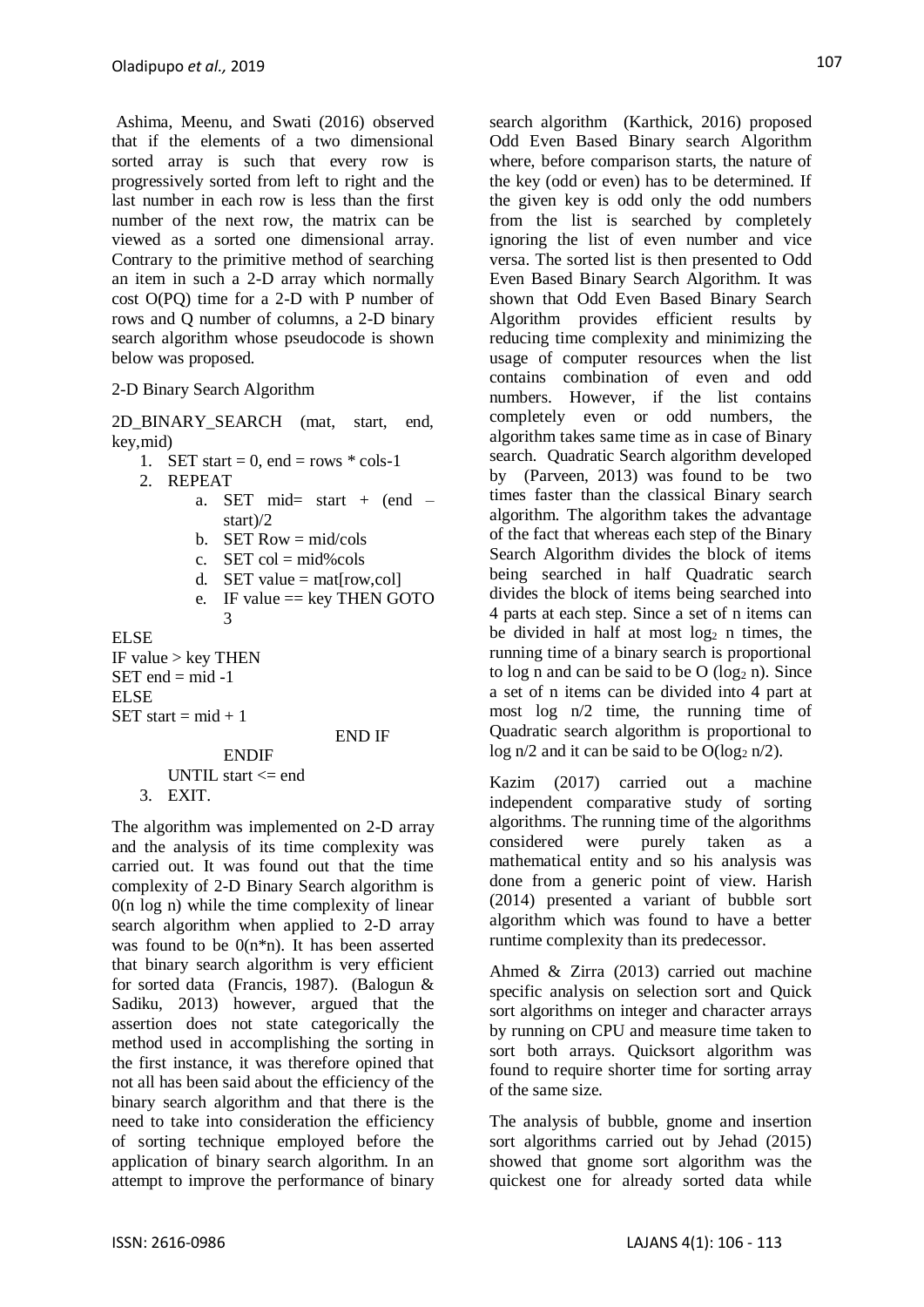selection sort is quicker than gnome and bubble in unsorted data.

Khalid, Ibrahim, Abdallah, & Nabeel (2013) identified various factors that should be taken into consideration when comparing between various sorting algorithms as: the time complexity, stability and memory space. The time complexity of an algorithm determines the amount of time that can be taken by an algorithm to run. Stability considers whether the algorithm keeps elements with equal values in the same relative order in the output as they were in the input or not (Cormen, Leiserson, Rivest, & Stein, 2009; Goodrich & Tamassia, 2010; Aditya & Deepak, 2008).

#### **METHODOLOGY**

Three algorithms: bubble sort, insertion sort and row wise and column wise search algorithm for matrix are implemented. The pseudocode for the three algorithm and the graphical user interface for the implementation of the algorithms in Matrix Laboratory programming language are given below.

```
Bubble Sort Algorithm
Bubblesort(list, size)
REPEAT
       SET swap = FALSE
       FOR j = 0 TO size
               IF list[j] > list[j+1] //compare pair of adjacent items
                      SET temp = list[j]
                      SET list[i] = list[i+1]
                      SET list[j+1] = temp
                      SET swapped = TRUE
       NEXT j 
UNTIL swapped = FALSE
Insertion Sort Algorithm
sortedarray = insertionsort(inputarr,row,col)
// convert the matrix to a 1 dimensional array
SET i = 1:
for x = 1 to row
  for y = 1 to col
    SET temparr(i) = inputarr(x,y);
    SET i = i+1;
   END FOR
ENDFOR
//Apply insertion sort to one dimensional array
FOR i = 2 to row *col
 SET value = temparr(j)
 SET k=iWHILE ((k > 1) AND temparr(k-1)>value)
   DO
     SET temparr(k)= temparr(k-1)SET k= k-1;
   ENDDO
  SET temparr(k) = value;
END FOR
//Convert the 1 dimensional array to 2-dimensional array
i = 1;FOR x = 1 TO row
  FOR y = 1 TO col
   SET inputarr(x,y)= temparr(i);
   SET i = i+1;
   END FOR
                                                       Swap adjacent 
                                                       element if it is in the 
                                                       wrong order
```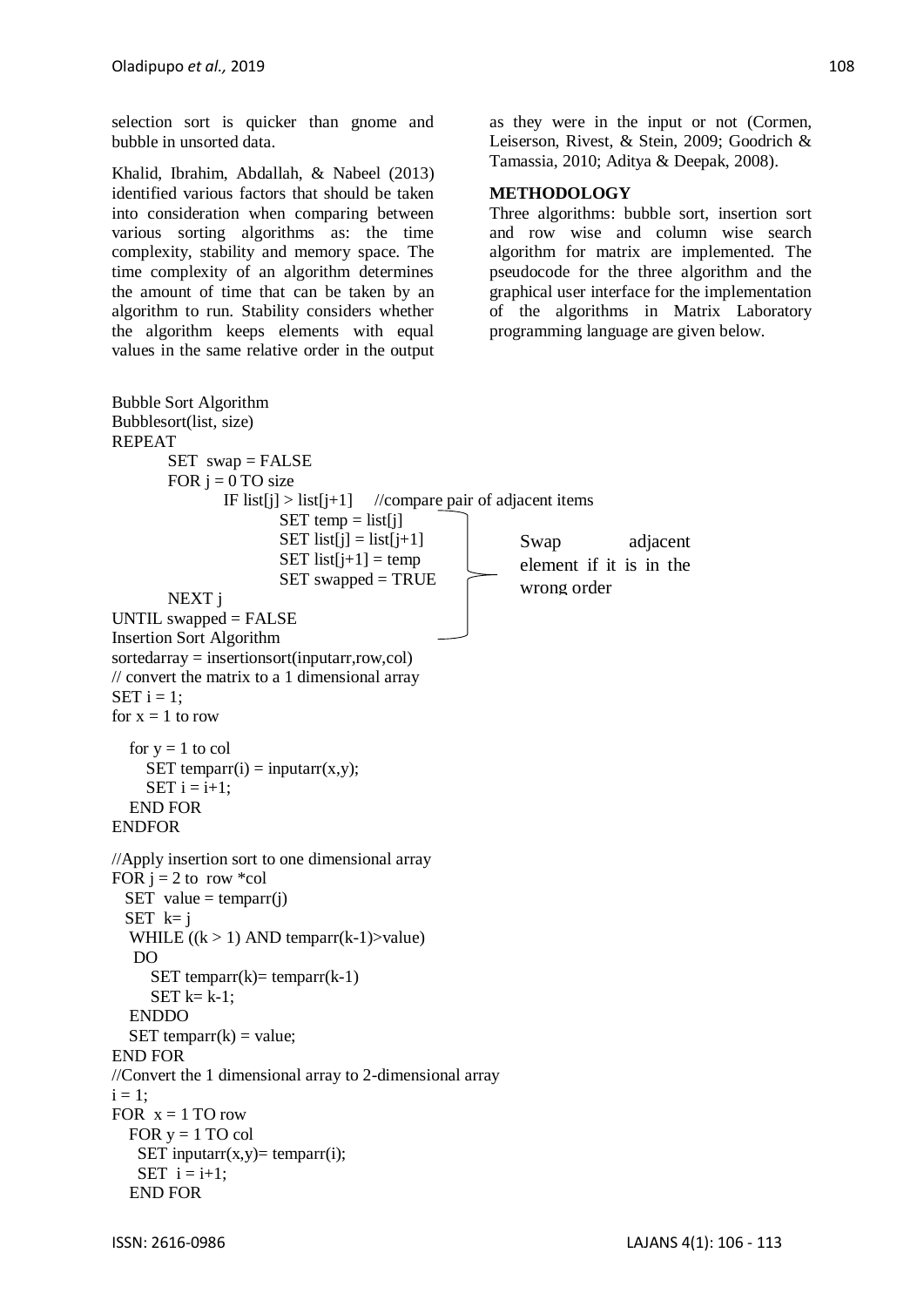```
END FOR
SET sortedarray = inputarr
RETURN sortedarray
Row Wise and Column Wise Matrix Search Algorithm
   function MatrixSearch (mat,row,col, key)
   SET r = 1SET c = colSET f = 0IF mat(1,1) key OR mat(row,col) < key
        RETURN r, c f
    ENDIF
    WHILE(r \leq r and r \geq 1 AND c \geq 1 AND c \leq col)
       DO
       IF mat(r, c) < key
        SET r = r+1 ELSE
         IF mat(r, c) > key
           SET c = c - 1 ELSE
           IF mat(r,c) == \text{key}f = 1;
               RETURN f, c ,r
            ENDIF
          ENDIF
      ENDIF
```

```
ENDDO
```


Figure 1: The graphical user Interface of the implementation

## **RESULTS**

The program developed was test run. Sample of the outputs during the test are given in Figure 2 and Figure 3. Table 1 shows the recorded time during the testing for different dimensions of matrix and Figure 4 is the graph of time versus number of elements in the array from where the search was to be made.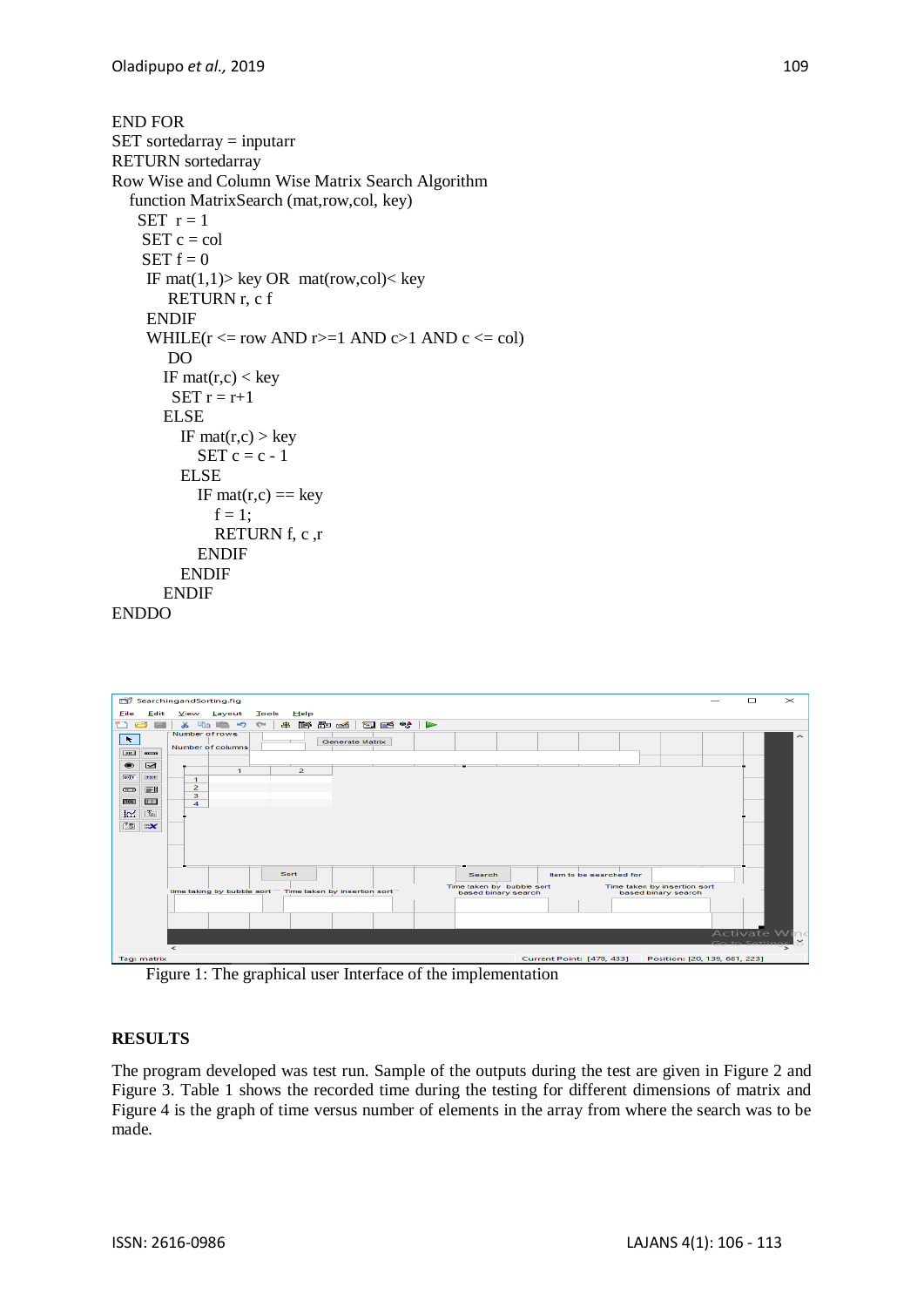|                                                                                                          | SearchingandSorting<br>$\times$<br>$\Box$ |                |                |              |                        |                |         |                                   |                      |          |                 |  |  |  |
|----------------------------------------------------------------------------------------------------------|-------------------------------------------|----------------|----------------|--------------|------------------------|----------------|---------|-----------------------------------|----------------------|----------|-----------------|--|--|--|
| Number of rows<br>5<br>10<br>Number of columns                                                           |                                           |                |                |              | <b>Generate Matrix</b> |                |         |                                   |                      |          |                 |  |  |  |
|                                                                                                          | <b>Unsorted Matrix</b>                    |                |                |              |                        |                |         |                                   |                      |          |                 |  |  |  |
|                                                                                                          |                                           | $\mathbf{1}$   | $\overline{2}$ | $\mathbf{3}$ | $\overline{4}$         | 5.             | 6       | $\tau$                            | 8                    | 9        | 10 <sup>°</sup> |  |  |  |
|                                                                                                          | $\mathbf{1}$                              | 31<br>41       | 6              | 24<br>44     | 18                     | 40             | 49      | 19                                | 14                   | 50       | $\overline{7}$  |  |  |  |
|                                                                                                          | $\overline{2}$<br>з                       | $\overline{7}$ | 13<br>15       | 36           | $\overline{4}$<br>48   | 29<br>47       | 3<br>34 | 36<br>33                          | 48<br>37             | 41<br>19 | 50<br>- 9       |  |  |  |
|                                                                                                          | $\overline{4}$                            | 35             | 31             | 31           | 4 <sup>1</sup>         | $\overline{7}$ | 49      | 41                                | 38                   | 16       | 16              |  |  |  |
|                                                                                                          | 5.                                        | 44             | 8              | 8            | 8                      | 31             | 34      | 39                                | $\blacktriangleleft$ | 28       | 17              |  |  |  |
|                                                                                                          |                                           |                |                |              |                        |                |         |                                   |                      |          |                 |  |  |  |
|                                                                                                          |                                           |                |                |              |                        |                |         |                                   |                      |          |                 |  |  |  |
|                                                                                                          |                                           |                |                |              |                        |                |         |                                   |                      |          |                 |  |  |  |
|                                                                                                          |                                           |                |                |              |                        |                |         |                                   |                      |          |                 |  |  |  |
|                                                                                                          |                                           |                |                |              |                        |                |         |                                   |                      |          |                 |  |  |  |
|                                                                                                          | Sort                                      |                |                |              |                        |                |         | Item to be searched for<br>Search |                      |          |                 |  |  |  |
| Time taken by bubble sort<br>Time taken by insertion sort                                                |                                           |                |                |              |                        |                |         |                                   |                      |          |                 |  |  |  |
| Time taken by insertion sort<br>time taking by bubble sort<br>based binary search<br>based binary search |                                           |                |                |              |                        |                |         |                                   |                      |          |                 |  |  |  |
|                                                                                                          |                                           |                |                |              |                        |                |         |                                   |                      |          |                 |  |  |  |
|                                                                                                          |                                           |                |                |              |                        |                |         |                                   |                      |          |                 |  |  |  |
|                                                                                                          |                                           |                |                |              |                        |                |         |                                   |                      |          |                 |  |  |  |

Figure 2: An unsorted 5 by 10 matrix generated as specified in the row and column text boxes



Figure 3: sample output showing the sorted matrix and the time taken for both bubble sort based and Insertion sort based search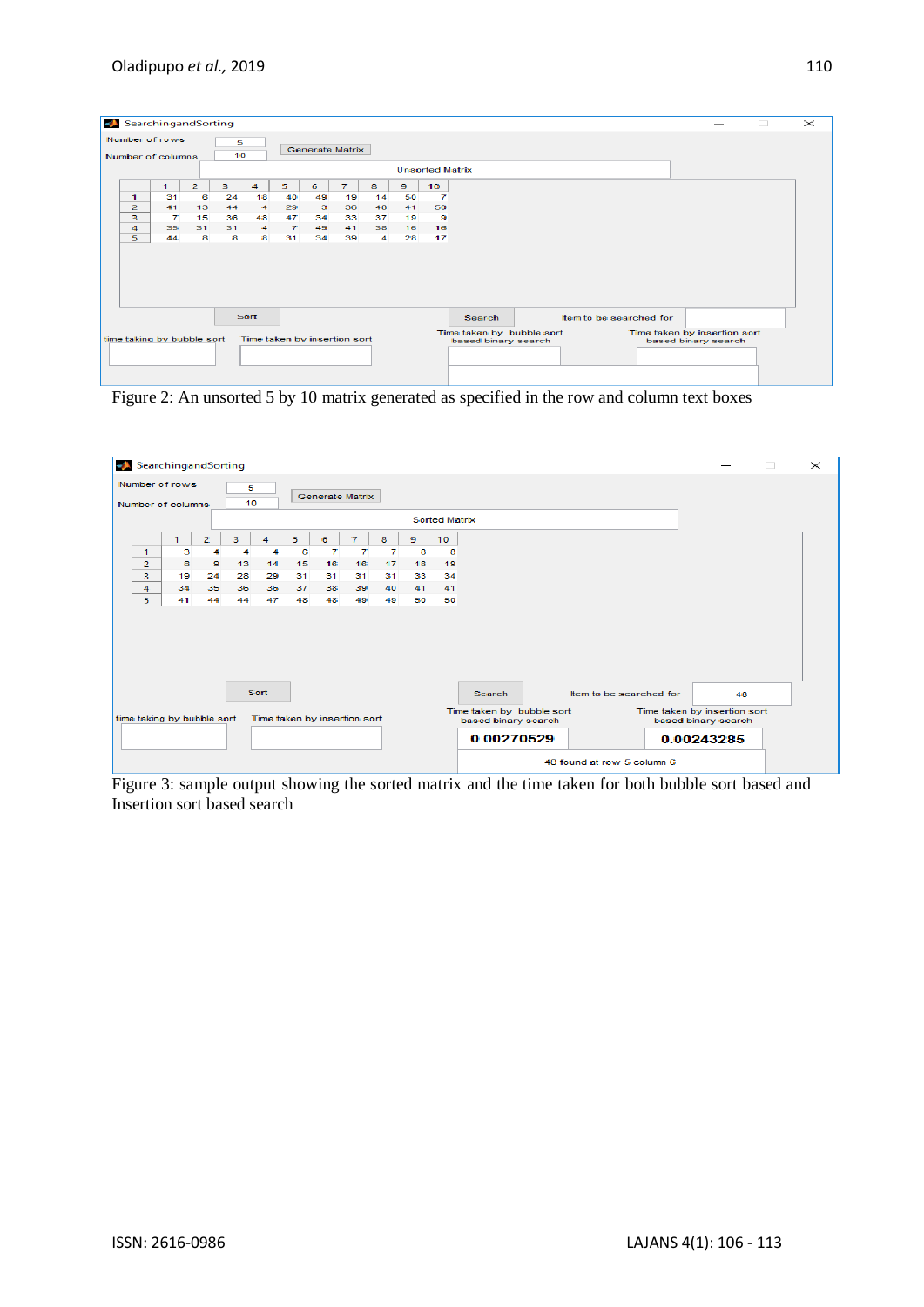| Matrix<br>Dimension | Time Taken For<br><b>Bubble Sort</b><br>Based Search (s) | Time Taken For<br><b>Insertion Based</b><br>Search (s) | Quantity Of<br>Data In The<br>Matrix |
|---------------------|----------------------------------------------------------|--------------------------------------------------------|--------------------------------------|
| 5 X 10              | 0.003                                                    | 0.002                                                  | 50                                   |
| 10 X 10             | 0.004                                                    | 0.003                                                  | 100                                  |
| 10 X 15             | 0.005                                                    | 0.006                                                  | 150                                  |
| 15 X 15             | 0.008                                                    | 0.007                                                  | 225                                  |
| 15 X 20             | 0.014                                                    | 0.009                                                  | 300                                  |
| 20 X 20             | 0.021                                                    | 0.011                                                  | 400                                  |
| 20 X 25             | 0.031                                                    | 0.018                                                  | 500                                  |
| 25 X 25             | 0.048                                                    | 0.025                                                  | 625                                  |
| 30 X 25             | 0.071                                                    | 0.034                                                  | 750                                  |
| 30 X 30             | 0.096                                                    | 0.05                                                   | 900                                  |
| 30 X 35             | 0.130                                                    | 0.067                                                  | 1050                                 |
| 35 X 35             | 0.176                                                    | 0.087                                                  | 1225                                 |
| 35 X 40             | 0.220                                                    | 0.106                                                  | 1400                                 |
| 40 X 40             | 0.292                                                    | 0.141                                                  | 1600                                 |
| 100 X 100           | 10.383                                                   | 4.454                                                  | 10,000                               |
| 200 X 200           | 102.192                                                  | 51.743                                                 | 40,000                               |
| 200 X 300           | 295.84                                                   | 132.172                                                | 60,000                               |
| 300 X 300           | 680.015                                                  | 347.014                                                | 90,000                               |

Table 1: Measured execution time for both bubble and insertion sort based search



Figure 4: The graph showing the performance of bubble sort based search and insertion sort based search on 2-D array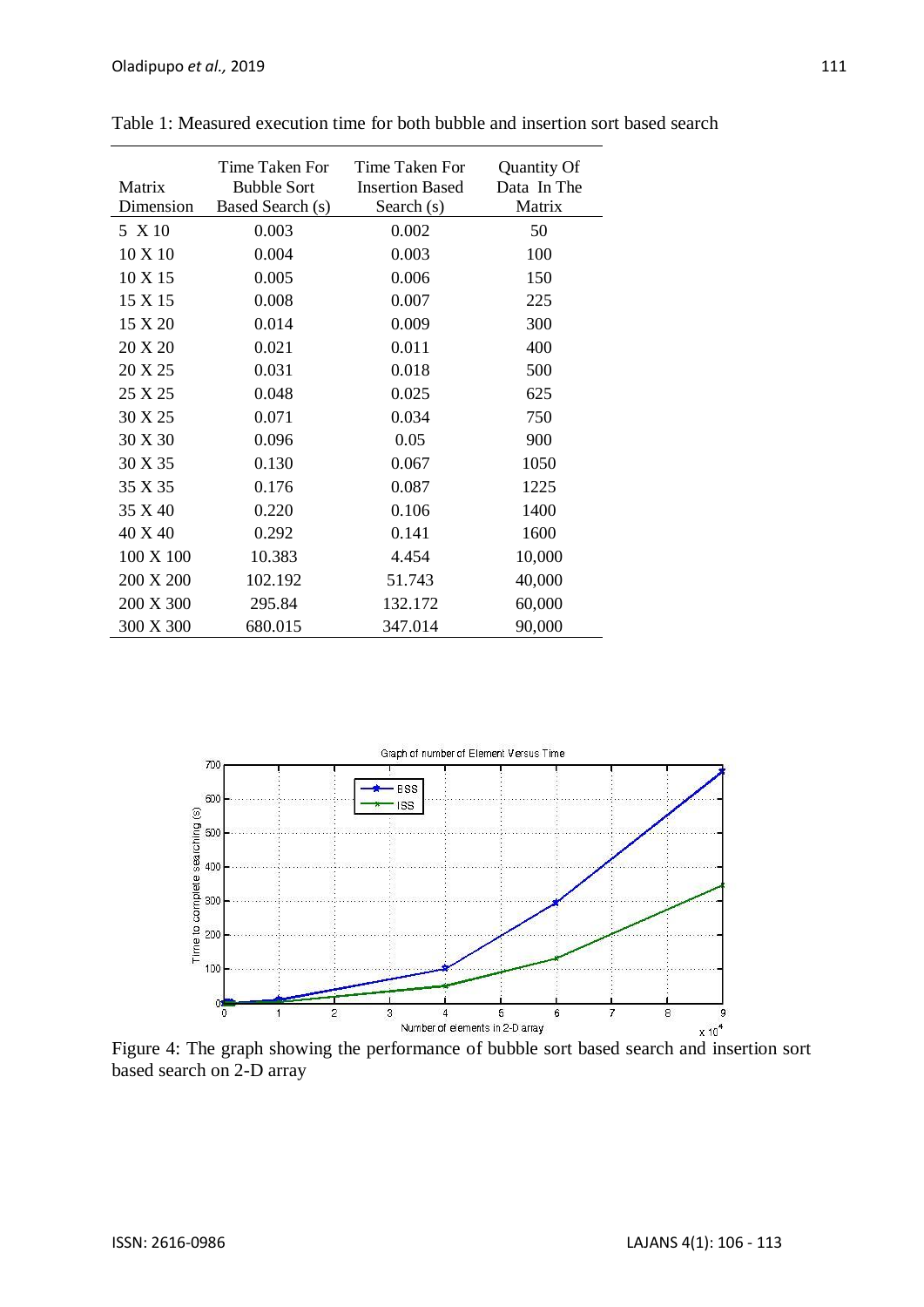## **DISCUSSION**

From smaller dimensions to the higher dimensions, insertion sort based search (ISS) requires lesser time than bubble sort based search (BSS). This result is contrary to the asymptotic results where both algorithm is said to have  $O(n)$  for best case and  $O(n^2)$  for average and worst case (Kavitha, Vijay, & Sakeh, 2016). However, the result agrees with the result obtained in Balogun & Sadiku (2013). Richard & Marcus (2004) gave a convincing explanation of the noticed superiority of insertion sort algorithm over bubble sort algorithm when it was explained that the big Oh give no regard to constant as a result both  $O(n/2)$  and  $O(n/4)$  are regarded as  $O(n)$ .

## **Conclusion**

In this study bubble sort, insertion sort and row wise and column wise 2-D array search algorithm are implemented. The performances (in terms of time required to complete a search) of bubble sort based search and insertion sort based search are measured for matrix of different dimensions. The superiority of insertion sort based search over bubble sort based search despite that both have the same asymptotic time complexity is upheld. If there is therefore the need to choose between bubble sort and insertion sort for search of 2-D array element, insertion sort is recommended.

## **REFERENCES**

- Aditya, D. M., & Deepak, G. (2008). Selection of Best Sorting Algorithm. *International Journal of Intelligent Information Processing*, 363-368. Retrieved from http://academia.edu/1976253/Selection\_if \_Best\_Sorting\_Algorithm
- Ahmed, M., & Zirra, P. (2013). A Comparative Analysis of Sorting Algorithm on Integer and Character Arrays. *The International Journal of Engineering and Science (IJES)*, 25-30.
- Ashima, G., Meenu, V., & Swati, G. (2016, Jan-April). Implementation and Application of Binary search in 2-D Array. *International Journal of Institutional and Industrial Research, 1*(1), 30-31.
- Balogun, B., & Sadiku, J. (2013, August). Simulating Binary Search Technique Using Different Sorting Algorithms. *International Journal of Applied Science and Technology, 3*(6), 67-75. Retrieved October 1, 2018, from http:// www.ijastnet.com
- Cormen, T., Leiserson, C., Rivest, R., & Stein, C. (2009). *Introduction to Algorithms* (Third ed.). McGraw Hill.
- Francis, S. (1987). *Theory and Problems of Computers and Programming.* Lagos, Nigeria: Schaum's Outline Series.
- Goodrich, M., & Tamassia, R. (2010). *Data Structures and Algorithms in Java* (4th ed.). John wiley & sons.
- Harish, R. M. (2014). Runtime Bubble sort an Enhancement of Bubble Sort. *International Journal of Computer Trends and Technology (IJCTT), 14*(1).
- Jehad, H. (2015). A Comparative Study between Various Sorting Algorithms. *International Journal of Computer Science and Network Security, 15* ( 3).
- Karthick, S. (2016, September-October). Odd Even based Binary Search. *International Journal of Computer Engineering & Technology (IJCET), 7*(5), 40-55. Retrieved October 2, 2018, from http://www.iaeme.com/ijcet/issues.asp?JT ype=JJCET&VType=7&IType=5
- Kavitha, S., Vijay, V., & Sakeh, A. (2016). Matrix Sort- A Parallelizable Sorting Algorithm. *Internatioal Journal of Computer Applications, 143*(9), 1-6.
- Kazim, A. (2017). A Comparative Study of Well Known Sorting Algorithms. *International Journal of Advanced Research in Computer Science, 8*(1), 277- 280.
- Khalid, S. A.-K., Ibrahim, M. A., Abdallah, M. I., & Nabeel, I. Z. (2013). Review on Sorting Algorithms A Comparative Study. *International Journal of Computer Science and Security, 7*(3), 120-126.
- Parveen, K. (2013, March). Quadratic Search: A new and Fast Search Algorithm (An Extension of Classical Binary Search Strategy). *International Journal of*